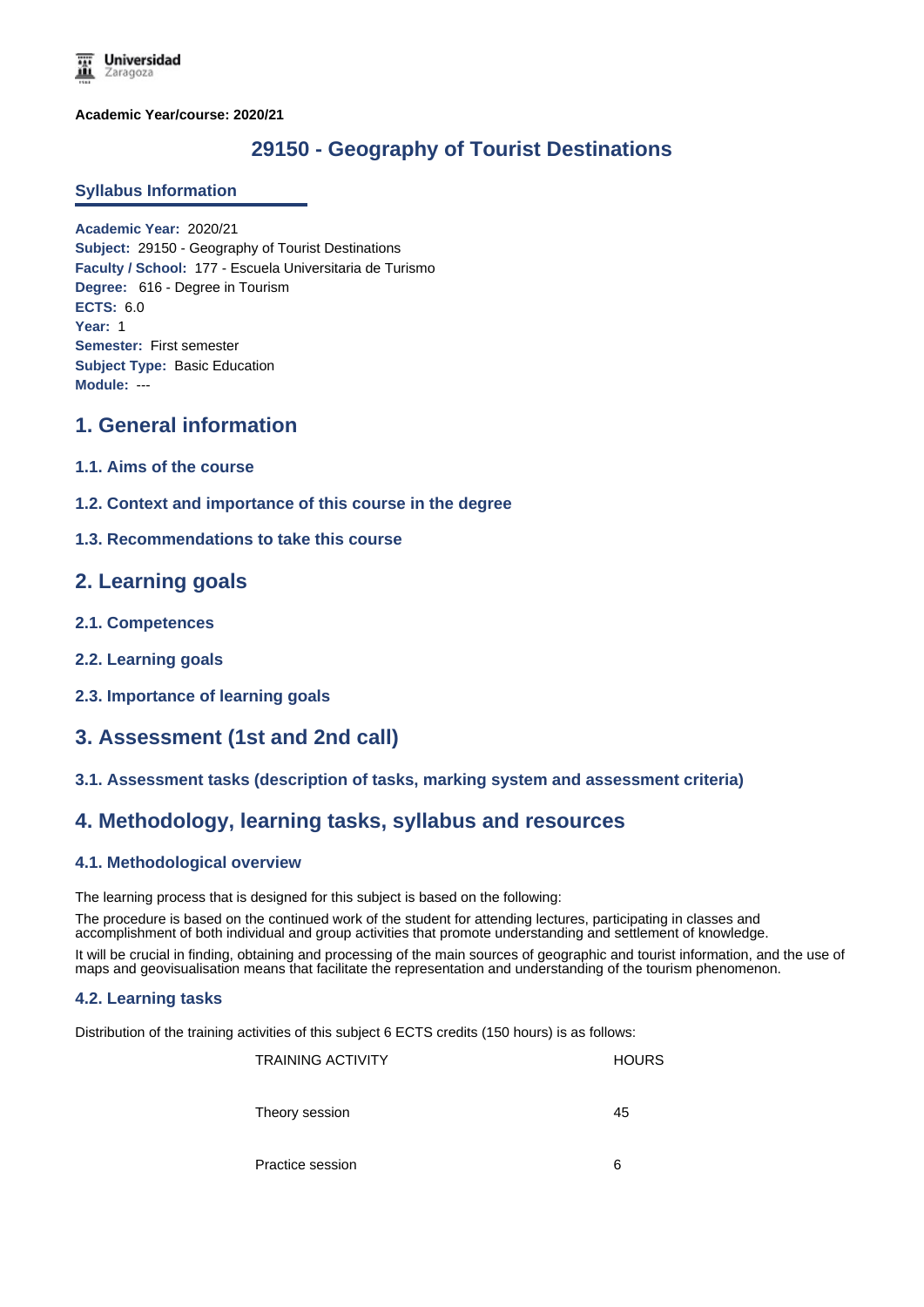| Tutorials                              | 6  |
|----------------------------------------|----|
| Preparation of theoretical Assignments | 30 |
| Preparation of practical Assignments   | 20 |
| Other activities                       | 9  |
| Exam preparation                       | 30 |
| Examination                            | 4  |

### **4.3. Syllabus**

The program that the student is offered to help them achieve the expected results will include the following activities:

Theory session (45 hours) in which basic theoretical and practical aspects are necessary for an understanding of this matter shall apply to encourage active participation and independent work of students.

The theoretical program is divided into the following topics:

- Topic 1. Geographical science and tourism. The tourist destination: elements and interrelations.
- Topic 2. Location factors and tourism. Spaces and derived tourist typologies
	- Coastal tourism
	- Urban tourism
	- Rural tourism
	- Winter tourism
	- Nature tourism and ecotourism
- Topic 3. Main tourist regions. Identification and geographical analysis of the main tourist destinations worldwide
	- Europe
		- Southern and Mediterranean Europe
		- $\bullet$ Western Europe
		- $\bullet$ Northern Europe
		- Central and Eastern Europe  $\bullet$
	- North America
		- $\bullet$  USA
		- $\bullet$ Canada
		- Mexico
	- South and Central America
		- Central America and the Caribbean (The American Isthmus and the West Indies)
		- South America
	- $\bullet$ Asia
	- East Asia and the Pacific
		- $\bullet$ South Asia
		- Southeast Asian
		- $\bullet$ Middle East
	- $\bullet$ Africa
		- North Africa
		- $\bullet$ Sub-Saharan Africa
	- Oceania
		- Australia and New Zealand
		- $\bullet$ Islands of the Pacific
- Topic 4. Sustainable tourism and global issues.